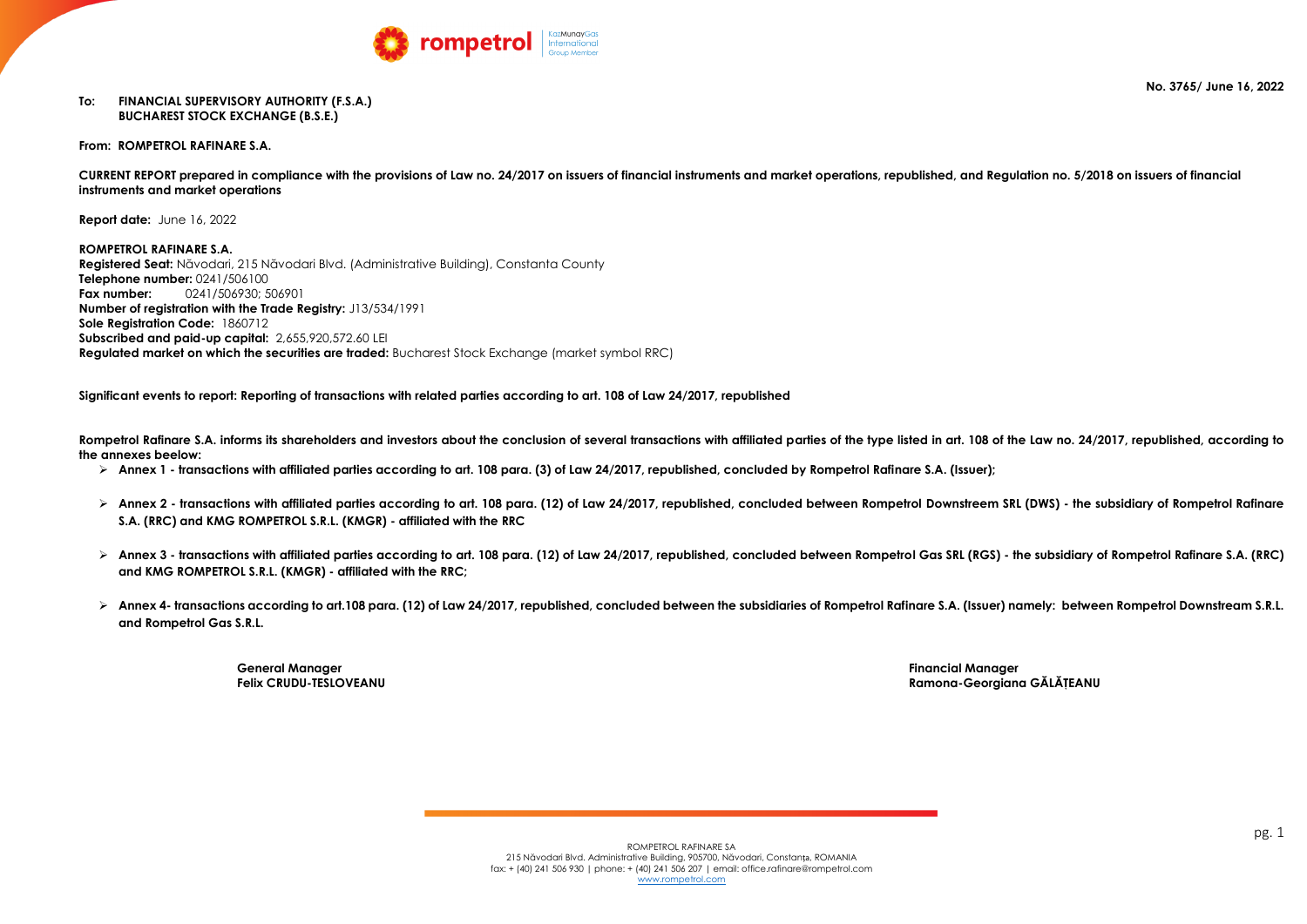

*Annex 1* **-** *transactions with affiliated parties according to art. 108 para. (3) of Law 24/2017, republished, concluded by Rompetrol Rafinare S.A. (Issuer)*

| No.             | <b>Name of the Affiliate</b><br>party                           | Nature of the<br>relationship<br>with the<br><b>Affiliate</b> | Type and No.<br>Contract, date of<br>conclusion                     | Object of<br>transactions | <b>Transaction value</b> | <b>Guarantees constituted</b> | Terms and methods of<br>payment |
|-----------------|-----------------------------------------------------------------|---------------------------------------------------------------|---------------------------------------------------------------------|---------------------------|--------------------------|-------------------------------|---------------------------------|
|                 | $\overline{2}$                                                  |                                                               |                                                                     | $5\overline{)}$           | $\boldsymbol{6}$         | $\overline{7}$                | 8                               |
|                 | Transactions of ROMPETROL RAFINARE S.A. (Issuer) as Beneficiary |                                                               |                                                                     |                           |                          |                               |                                 |
| $\mathbf{1}$    | KazMunayGas<br><b>Trading AG</b>                                | Affiliate                                                     | Contract 09663-<br>Rafinare -2022-02;<br>RR1/04.03.2022             | Feedstock<br>acquisitions | \$124,180,852            | <b>NA</b>                     | 10 days from date B/L           |
| $\overline{2}$  | KazMunayGas<br><b>Trading AG</b>                                | Affiliate                                                     | Contract 09671-<br>Rafinare - JET-2022-<br>03                       | Feedstock<br>acquisitions | \$7,561,046              | <b>NA</b>                     | 5 days from date B/L            |
| $\mathbf{3}$    | KazMunayGas<br><b>Trading AG</b>                                | Affiliate                                                     | Contract 09667-<br>Rafinare -2022-02;<br>RR3/03.03.2022             | Feedstock<br>acquisitions | \$885,097                | <b>NA</b>                     | 8 days from date ST             |
| $\overline{4}$  | KazMunayGas<br><b>Trading AG</b>                                | Affiliate                                                     | Contract 09682-<br>Rafinare -2022-04;<br>RR2/12.04.2022             | Feedstock<br>acquisitions | \$6,621,118              | <b>NA</b>                     | 5 days from date B/L            |
| $5\overline{5}$ | KazMunayGas<br><b>Trading AG</b>                                | Affiliate                                                     | Contract 09580-<br>Rafinare _01-2022-<br>03/RR2/30.03.2022<br>$(*)$ | Feedstock<br>acquisitions | \$30,871,720             | <b>NA</b>                     | 45 days from date B/L           |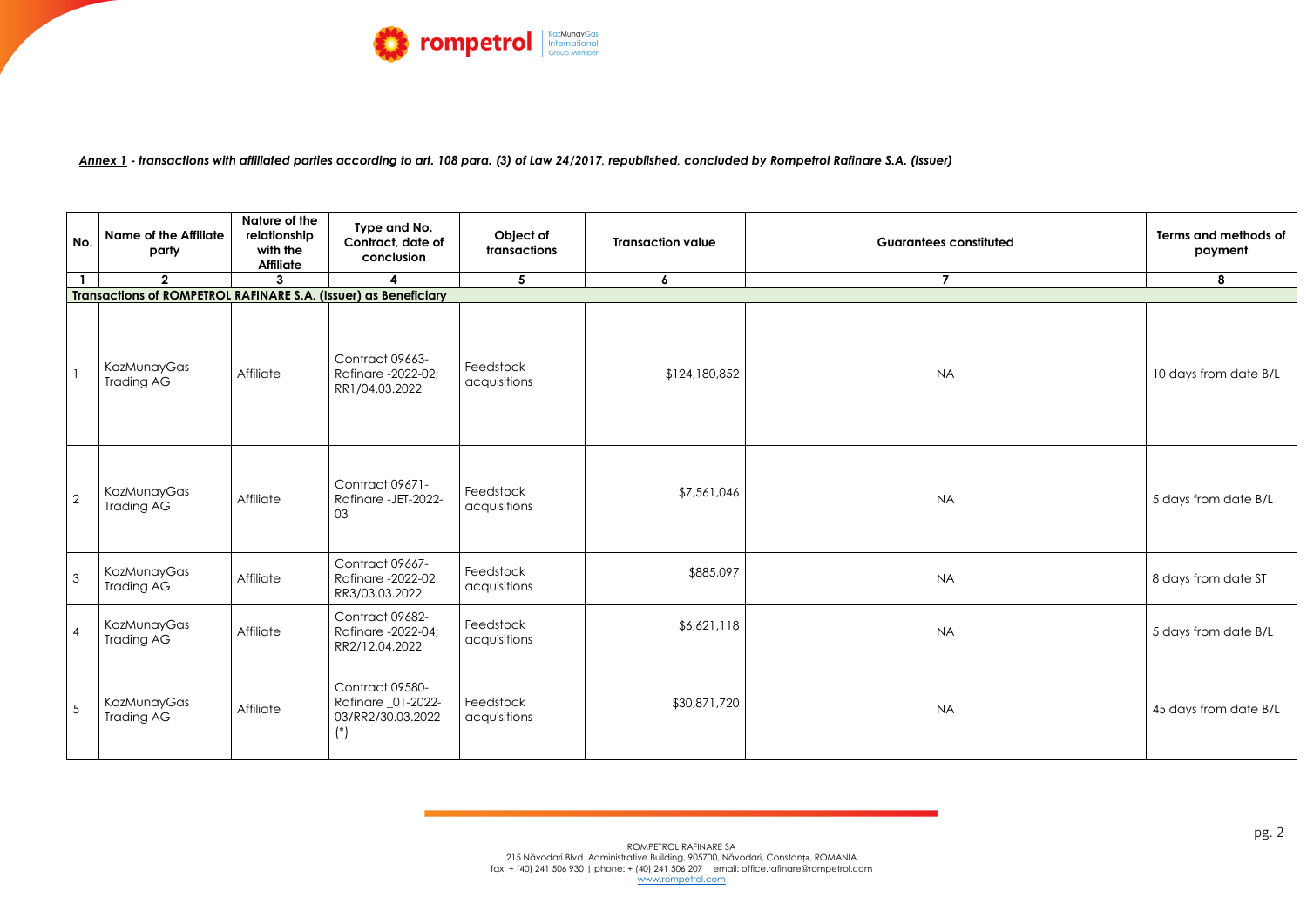

| No.          | <b>Name of the Affiliate</b><br>party | Nature of the<br>relationship<br>with the<br><b>Affiliate</b> | Type and No.<br>Contract, date of<br>conclusion                              | Object of<br>transactions      | <b>Transaction value</b>                                                                                                                                                                                                                                          | <b>Guarantees constituted</b>                                                                                                                                                                                                                              | Terms and methods of<br>payment                       |
|--------------|---------------------------------------|---------------------------------------------------------------|------------------------------------------------------------------------------|--------------------------------|-------------------------------------------------------------------------------------------------------------------------------------------------------------------------------------------------------------------------------------------------------------------|------------------------------------------------------------------------------------------------------------------------------------------------------------------------------------------------------------------------------------------------------------|-------------------------------------------------------|
| $\mathbf{1}$ | $\mathbf{2}$                          | $\mathbf{3}$                                                  | $\overline{4}$                                                               | 5                              | $\boldsymbol{6}$                                                                                                                                                                                                                                                  | $\overline{7}$                                                                                                                                                                                                                                             | 8                                                     |
| 6            | <b>ROMPETROL</b><br><b>ENERGY SA</b>  | Affiliate                                                     | Notification no.<br>2/28.02.2022 at the<br>Contract no. RR 3<br>/13.01.2022  | Thermal energy<br>price change | Contract value<br>estimated for 2022 is<br>183,667,704 lei* as per<br>actual on 2 months -<br>52,543,369 Lei and<br>131,124,334 lei<br>estimated for 10 months<br>as per MOP 3 Months. In<br>estimated value are<br>included CO <sub>2</sub><br>certificates cost | The collection of delay penalties, calculated from the day<br>following the due date and until the date of payment of the main<br>debt (exclusive). The percentage value of the delay penalties is<br>0.05% / day of delay (art. 20 a), from the contract. | Paiment term 30 days<br>from the invoice<br>reception |
|              | <b>ROMPETROL</b><br><b>ENERGY SA</b>  | Affiliate                                                     | Notification no.<br>3/31.03.2022 at the<br>Contract no. RR 3<br>/13.01.2022  | Thermal energy<br>price change | Contract value<br>estimated for 2022 is<br>203,832,808 lei* as per<br>actual on 3 months -<br>70,409,386 Lei and<br>133,423,422 lei<br>estimated for 9 months<br>as per MOP 3 Months. In<br>estimated value are<br>included CO <sub>2</sub><br>certificates cost  | The collection of delay penalties, calculated from the day<br>following the due date and until the date of payment of the main<br>debt (exclusive). The percentage value of the delay penalties is<br>0.05% / day of delay (art. 20 a), from the contract. | Paiment term 30 days<br>from the invoice<br>reception |
| 8            | <b>ROMPETROL</b><br><b>ENERGY SA</b>  | Affiliate                                                     | Notification no.<br>34/30.04.2022 at the<br>Contract no. RR 3<br>/13.01.2022 | Thermal energy<br>price change | Contract value<br>estimated for 2022 is<br>201,035,970 lei* as per<br>actual on 4 months -<br>90,491,313 Lei and<br>110,544,657 lei<br>estimated for 8 months<br>as per MOP3 Months. In<br>estimated value are<br>included CO <sub>2</sub><br>certificates cost   | The collection of delay penalties, calculated from the day<br>following the due date and until the date of payment of the main<br>debt (exclusive). The percentage value of the delay penalties is<br>0.05% / day of delay (art. 20 a), from the contract. | Paiment term 30 days<br>from the invoice<br>reception |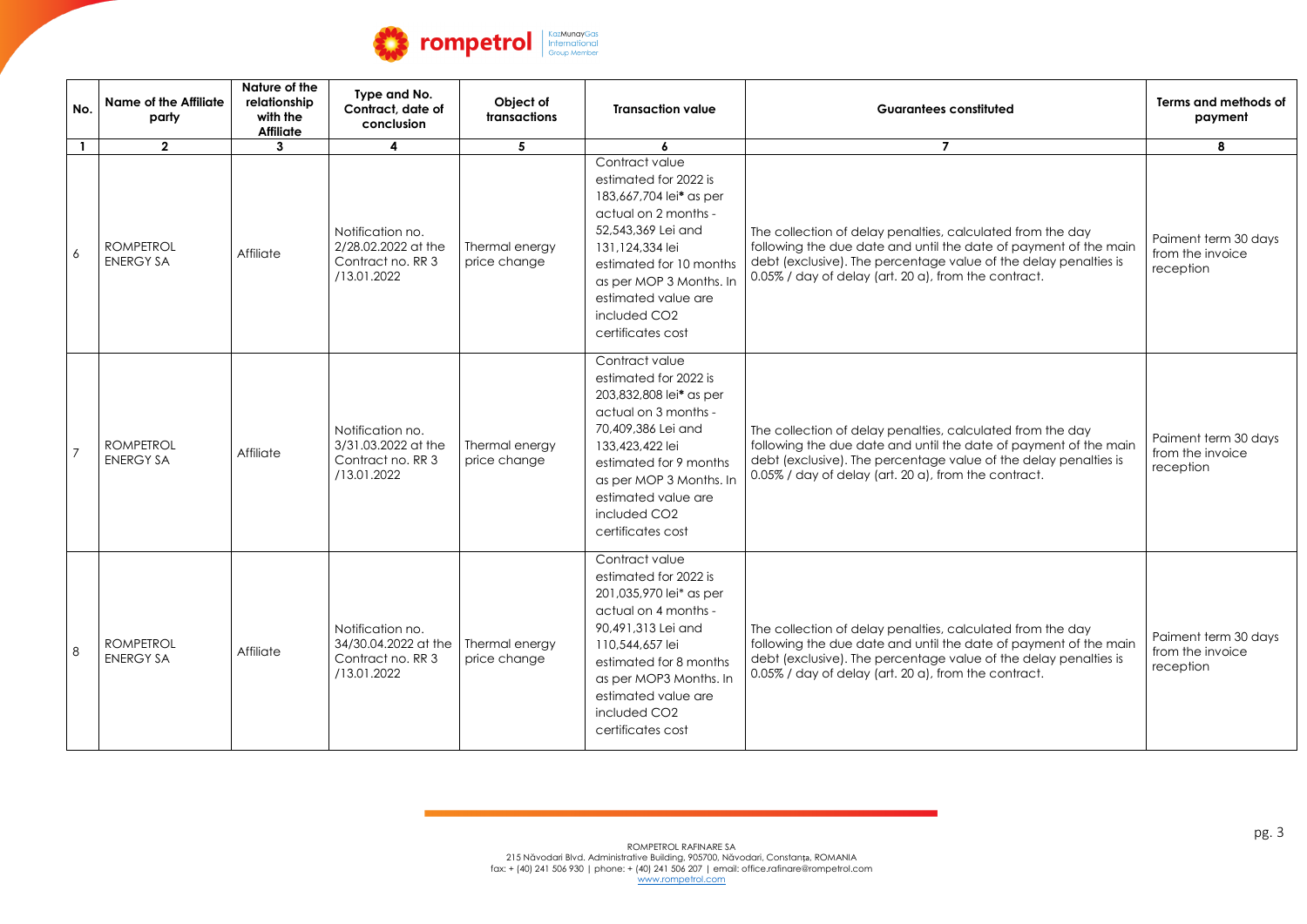

| No. | <b>Name of the Affiliate</b><br>party | Nature of the<br>relationship<br>with the<br><b>Affiliate</b> | Type and No.<br>Contract, date of<br>conclusion                                                                                         | Object of<br>transactions | <b>Transaction value</b>       | <b>Guarantees constituted</b>                                                                                                                                                                                                                                                                                                                                                                                                                                                                                                                                                                                                                                                                                                                                                                                                                                                                                                                                                                                                                                                                                                                                                                                                                                                                                                                                                                                                                                                                                                                                                                                                                                                                                                                                                                                                                                                                                                                                                                                                                                                                                                                                                                                                                                                                                                                                                                                                                                                                                                                                                | Terms and methods of<br>payment                                              |
|-----|---------------------------------------|---------------------------------------------------------------|-----------------------------------------------------------------------------------------------------------------------------------------|---------------------------|--------------------------------|------------------------------------------------------------------------------------------------------------------------------------------------------------------------------------------------------------------------------------------------------------------------------------------------------------------------------------------------------------------------------------------------------------------------------------------------------------------------------------------------------------------------------------------------------------------------------------------------------------------------------------------------------------------------------------------------------------------------------------------------------------------------------------------------------------------------------------------------------------------------------------------------------------------------------------------------------------------------------------------------------------------------------------------------------------------------------------------------------------------------------------------------------------------------------------------------------------------------------------------------------------------------------------------------------------------------------------------------------------------------------------------------------------------------------------------------------------------------------------------------------------------------------------------------------------------------------------------------------------------------------------------------------------------------------------------------------------------------------------------------------------------------------------------------------------------------------------------------------------------------------------------------------------------------------------------------------------------------------------------------------------------------------------------------------------------------------------------------------------------------------------------------------------------------------------------------------------------------------------------------------------------------------------------------------------------------------------------------------------------------------------------------------------------------------------------------------------------------------------------------------------------------------------------------------------------------------|------------------------------------------------------------------------------|
|     | $\overline{2}$                        | 3                                                             |                                                                                                                                         | $5^{\circ}$               | 6                              |                                                                                                                                                                                                                                                                                                                                                                                                                                                                                                                                                                                                                                                                                                                                                                                                                                                                                                                                                                                                                                                                                                                                                                                                                                                                                                                                                                                                                                                                                                                                                                                                                                                                                                                                                                                                                                                                                                                                                                                                                                                                                                                                                                                                                                                                                                                                                                                                                                                                                                                                                                              | 8                                                                            |
| 9   | ROMINSERV S.R.L.                      | Affiliate                                                     | 10 orders submitted<br>in February 2022 -<br>April 2022 based on<br>Contract RR<br>4/27.02.2019 and<br>Addendum no.1<br>from 19.09.2019 | Contractor                | USD 6,235,937<br>(without VAT) | Except where the Parties agree otherwise in writing or where the<br>law imperatively establishes a longer warranty period (such as: the<br>36-month warranty period applicable to works concerning<br>constructions in category C; the term 10 years from the receipt of<br>the work for the hidden defects of the construction, the warranty<br>period equal to the duration of the construction, for the defects of<br>the resistance structure resulting from non-compliance with the<br>design and execution rules in force at the date of its construction),<br>warranty will last for:<br>-12 (twelve) calendar months, starting with the date of<br>preparation of the MINUTES OF RECEIPT AT THE END OF THE WORKS;<br>-12 (twelve) calendar months, starting with the date of drawing up<br>the MINUTES OF RECEPTION AT COMMISSIONING, in the case of the<br>works mentioned in art.1.1. paragraph 1) letter b) but not more<br>than 15 months from the signing of the Minutes of Reception at<br>the Completion of the Works, provided that the commissioning is<br>not postponed or prevented by causes attributable to the<br>Beneficiary, in which case the warranty period will be 12 months<br>old and will start to run from the date of preparation of the<br>RECEPTION MINUTES AT THE END OF THE WORKS.<br>Before the expiration of the Warranty Period and within it, the<br>Beneficiary will immediately inform the Contractor about all<br>problems encountered in the works performed (but not later than<br>2 days from their knowledge), the potential causes that caused<br>the problems and of the consequences that may occur, following<br>that the Parties decide together the measures that are necessary<br>to be adopted, the term for remedying the problems appeared<br>depending on the nature of the incident and its circumstances<br>and any other particular aspects.<br>The parties have established penalties for delay of the obligation<br>to pay in the amount of 0.06% of the amount not paid in time, for<br>each day of delay; the value of the delay penalties may not<br>exceed 3% of the amount on which they are calculated. In<br>addition, in case of late payment by the Beneficiary, the<br>Contractor is entitled to request that the Beneficiary pay the<br>amount representing the exchange rate difference between the<br>date of actual payment and the due date of the invoice, taking<br>into account the exchange rate communicated by NBR for RON /<br>USD or RON / EUR, as the case may be, on the two dates. | Payment within 30<br>working days from the<br>date of issuing the<br>invoice |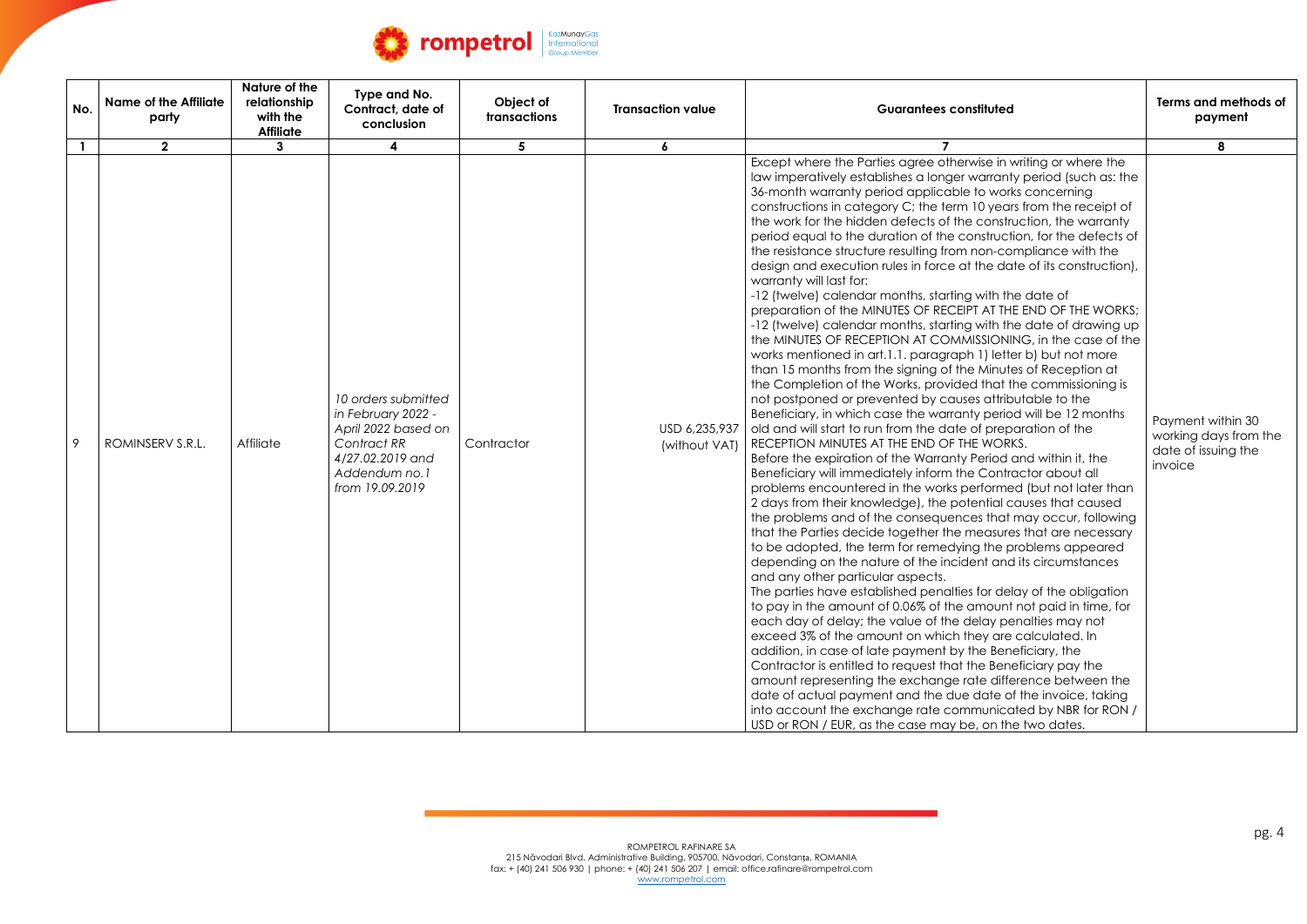

| No.             | <b>Name of the Affiliate</b><br>party | Nature of the<br>relationship<br>with the<br><b>Affiliate</b> | Type and No.<br>Contract, date of<br>conclusion                                                                                   | Object of<br>transactions  | <b>Transaction value</b> | <b>Guarantees constituted</b> | Terms and methods of<br>payment                                                                               |
|-----------------|---------------------------------------|---------------------------------------------------------------|-----------------------------------------------------------------------------------------------------------------------------------|----------------------------|--------------------------|-------------------------------|---------------------------------------------------------------------------------------------------------------|
| $\mathbf{1}$    | 2 <sup>1</sup>                        | $\mathbf{3}$                                                  | 4                                                                                                                                 | $5\phantom{1}$             | $\boldsymbol{6}$         | $\overline{7}$                | 8                                                                                                             |
| 10 <sup>°</sup> | KazMunayGas<br>Trading AG             | Affiliate                                                     | <b>FINANCIAL</b><br><b>SERVICES</b><br>CONTRACT-<br>Crude, Alternative<br>Feedstock and Oil<br>Products<br>(RR3/29.12.2021)       | Hedging - February<br>2022 | $-$5,257,740$            | <b>NA</b>                     | 5 working days from<br>receiving the invoice,<br>the payment should be<br>done through<br>electronic transfer |
| 11              | KazMunayGas<br><b>Trading AG</b>      | Affiliate                                                     | <b>FINANCIAL</b><br><b>SERVICES</b><br>CONTRACT-<br>Refinery Margin and<br><b>Base Operating</b><br>Stock CTR<br>(RR4/29.12.2021) | Hedging - February<br>2022 | $-1,650,245$             | <b>NA</b>                     | 5 working days from<br>receiving the invoice,<br>the payment should be<br>done through<br>electronic transfer |
| 12              | KazMunayGas<br><b>Trading AG</b>      | Affiliate                                                     | <b>FINANCIAL</b><br><b>SERVICES</b><br>CONTRACT - EUA<br>Allowance<br>28.01.2021                                                  | Hedging-February<br>2022   | -USD 274,980             | <b>NA</b>                     | 5 working days from<br>receiving the invoice,<br>the payment should be<br>done through<br>electronic transfer |
| 13              | KazMunayGas<br><b>Trading AG</b>      | Affiliate                                                     | <b>FINANCIAL</b><br><b>SERVICES</b><br>CONTRACT-<br>Crude, Alternative<br>Feedstock and Oil<br>Products<br>(RR3/29.12.2021)       | Hedging - March<br>2022    | $-19,136,279$            | <b>NA</b>                     | 5 working days from<br>receiving the invoice,<br>the payment should be<br>done through<br>electronic transfer |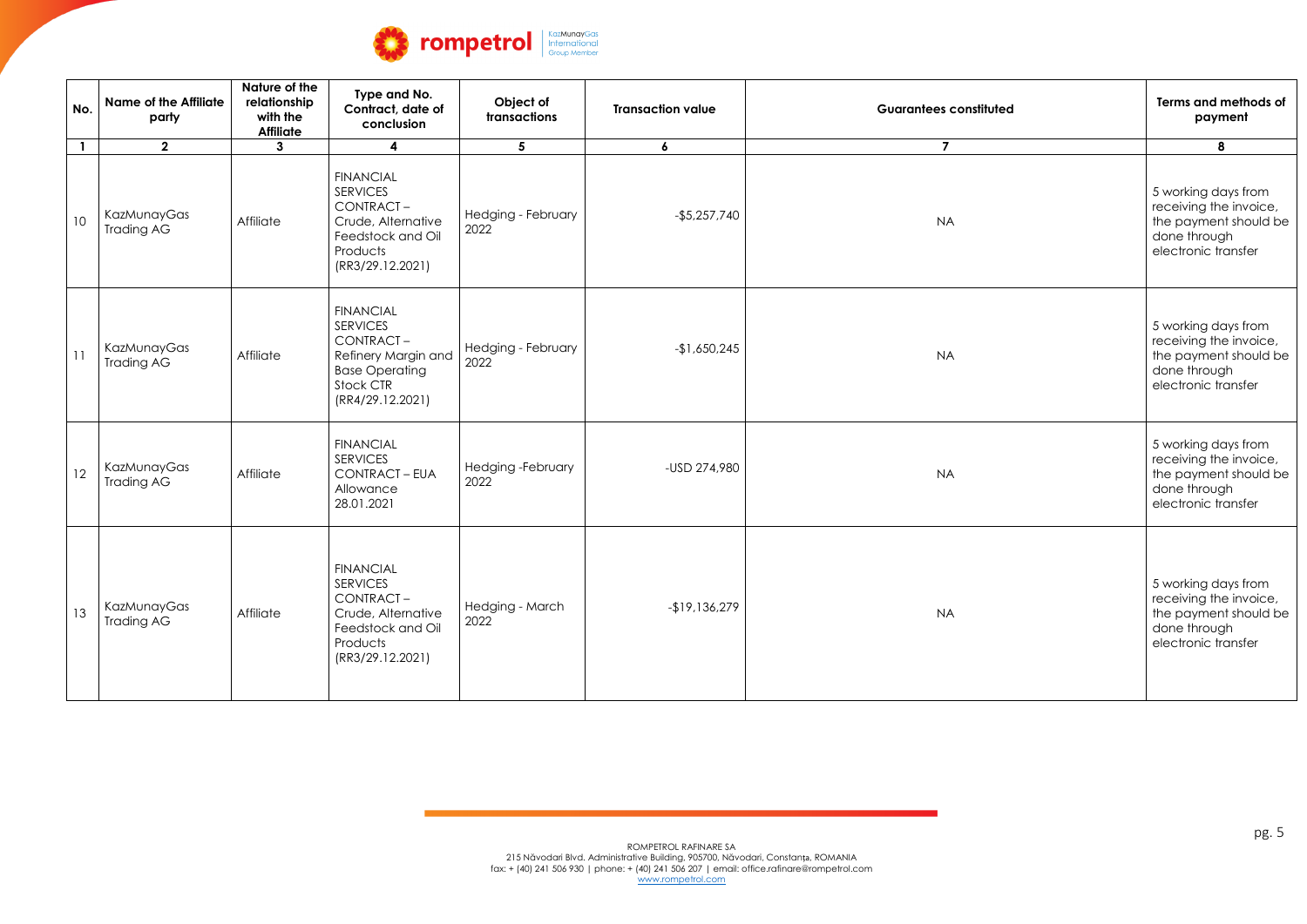

| No.          | <b>Name of the Affiliate</b><br>party | Nature of the<br>relationship<br>with the<br><b>Affiliate</b> | Type and No.<br>Contract, date of<br>conclusion                                                                                   | Object of<br>transactions | <b>Transaction value</b> | <b>Guarantees constituted</b> | Terms and methods of<br>payment                                                                               |
|--------------|---------------------------------------|---------------------------------------------------------------|-----------------------------------------------------------------------------------------------------------------------------------|---------------------------|--------------------------|-------------------------------|---------------------------------------------------------------------------------------------------------------|
| $\mathbf{1}$ | $\overline{2}$                        | $\mathbf{3}$                                                  |                                                                                                                                   | 5 <sup>5</sup>            | $\boldsymbol{6}$         | $\overline{7}$                | 8                                                                                                             |
| 14           | KazMunayGas<br><b>Trading AG</b>      | Affiliate                                                     | <b>FINANCIAL</b><br><b>SERVICES</b><br>CONTRACT-<br>Refinery Margin and<br><b>Base Operating</b><br>Stock CTR<br>(RR4/29.12.2021) | Hedging - March<br>2022   | $-$74,248,924$           | <b>NA</b>                     | 5 working days from<br>receiving the invoice,<br>the payment should be<br>done through<br>electronic transfer |
| 15           | KazMunayGas<br><b>Trading AG</b>      | Affiliate                                                     | <b>FINANCIAL</b><br><b>SERVICES</b><br><b>CONTRACT - EUA</b><br>Allowance<br>28.01.2021                                           | Hedging - March<br>2022   | € 2,266,060              | <b>NA</b>                     | 5 working days from<br>receiving the invoice,<br>the payment should be<br>done through<br>electronic transfer |
| 16           | KazMunayGas<br><b>Trading AG</b>      | Affiliate                                                     | <b>FINANCIAL</b><br><b>SERVICES</b><br>CONTRACT-<br>Refinery Margin and<br><b>Base Operating</b><br>Stock CTR<br>(RR4/29.12.2021) | Hedging - April<br>2022   | $-$ \$48,312,743         | <b>NA</b>                     | 5 working days from<br>receiving the invoice,<br>the payment should be<br>done through<br>electronic transfer |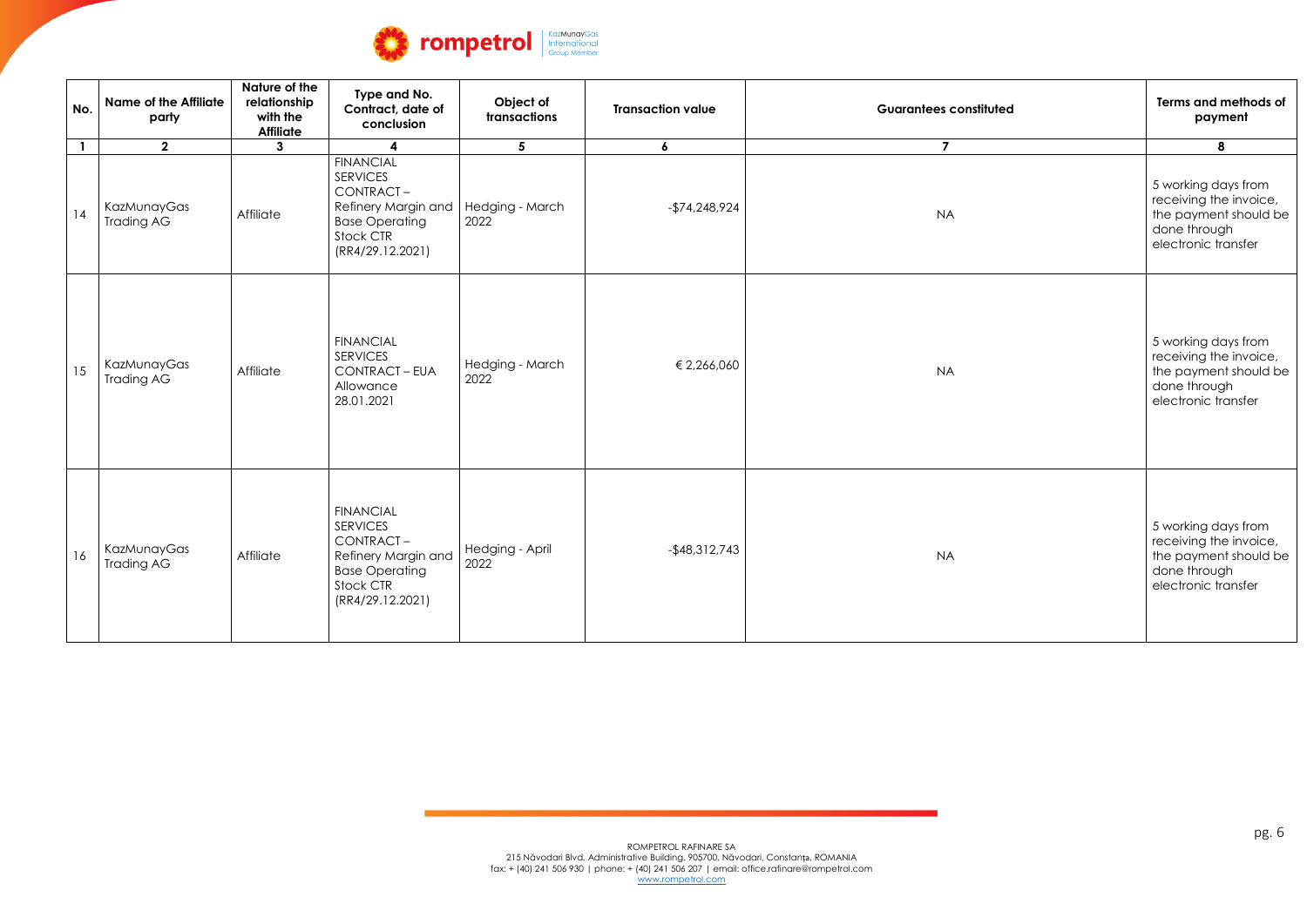

| No.          | <b>Name of the Affiliate</b><br>party                                                          | Nature of the<br>relationship<br>with the<br><b>Affiliate</b> | Type and No.<br>Contract, date of<br>conclusion                                             | Object of<br>transactions                                                                                  | <b>Transaction value</b>                                                                                                                                                                            | <b>Guarantees constituted</b> | Terms and methods of<br>payment                                                                                                                                                                      |
|--------------|------------------------------------------------------------------------------------------------|---------------------------------------------------------------|---------------------------------------------------------------------------------------------|------------------------------------------------------------------------------------------------------------|-----------------------------------------------------------------------------------------------------------------------------------------------------------------------------------------------------|-------------------------------|------------------------------------------------------------------------------------------------------------------------------------------------------------------------------------------------------|
| $\mathbf{1}$ | 2 <sup>1</sup>                                                                                 | 3                                                             | 4                                                                                           | 5                                                                                                          | $\boldsymbol{6}$                                                                                                                                                                                    | $\overline{7}$                | 8                                                                                                                                                                                                    |
| 17           | KazMunayGas<br>Trading AG                                                                      | Affiliate                                                     | <b>FINANCIAL</b><br><b>SERVICES</b><br><b>CONTRACT - EUA</b><br>Allowance<br>28.01.2021     | Hedging - April<br>2022                                                                                    | € 31,152,488                                                                                                                                                                                        | <b>NA</b>                     | 5 working days from<br>receiving the invoice,<br>the payment should be<br>done through<br>electronic transfer                                                                                        |
|              | Other transactions concluded by Rompetrol Rafinare S.A. (Issuer) in February 2022 - April 2022 |                                                               |                                                                                             |                                                                                                            |                                                                                                                                                                                                     |                               |                                                                                                                                                                                                      |
|              |                                                                                                |                                                               |                                                                                             |                                                                                                            | The value of the average<br>balance** of the RON<br>cash pooling account in<br>February 2022 was<br>- RON 1,554,899,481.39<br>and the net interest<br>expense this month was<br>- RON 5,701,313.97. |                               |                                                                                                                                                                                                      |
|              | <b>KMG ROMPETROL</b><br>SRL - as<br>Coordinating<br>Company                                    | Affiliate                                                     | Loan agreement<br>registered under no.   companies within<br>RR 3 from 04.08.2014   the KMG | Running of<br>Available Funds<br>Optimization<br>System of the<br>International<br>Group (Cash<br>pooling) | The value of the average<br>balance** of the USD<br>cash pooling account in<br>February 2022 was USD<br>65,118,425.09 and the<br>net interest income was<br>USD 112,253.68.                         | <b>NA</b>                     | For the Loan/ Credit:<br>daily depending on<br>the payment needs or<br>maturity date (one<br>year from the signing<br>date which is the<br>contract termination<br>date) for the existing<br>balance |
|              |                                                                                                |                                                               |                                                                                             |                                                                                                            | The value of the average<br>balance** of the EUR<br>cash pooling account in<br>February 2022 was EUR<br>13,308,068.74 and the<br>net interest income was<br>EUR 16,831.66.                          |                               |                                                                                                                                                                                                      |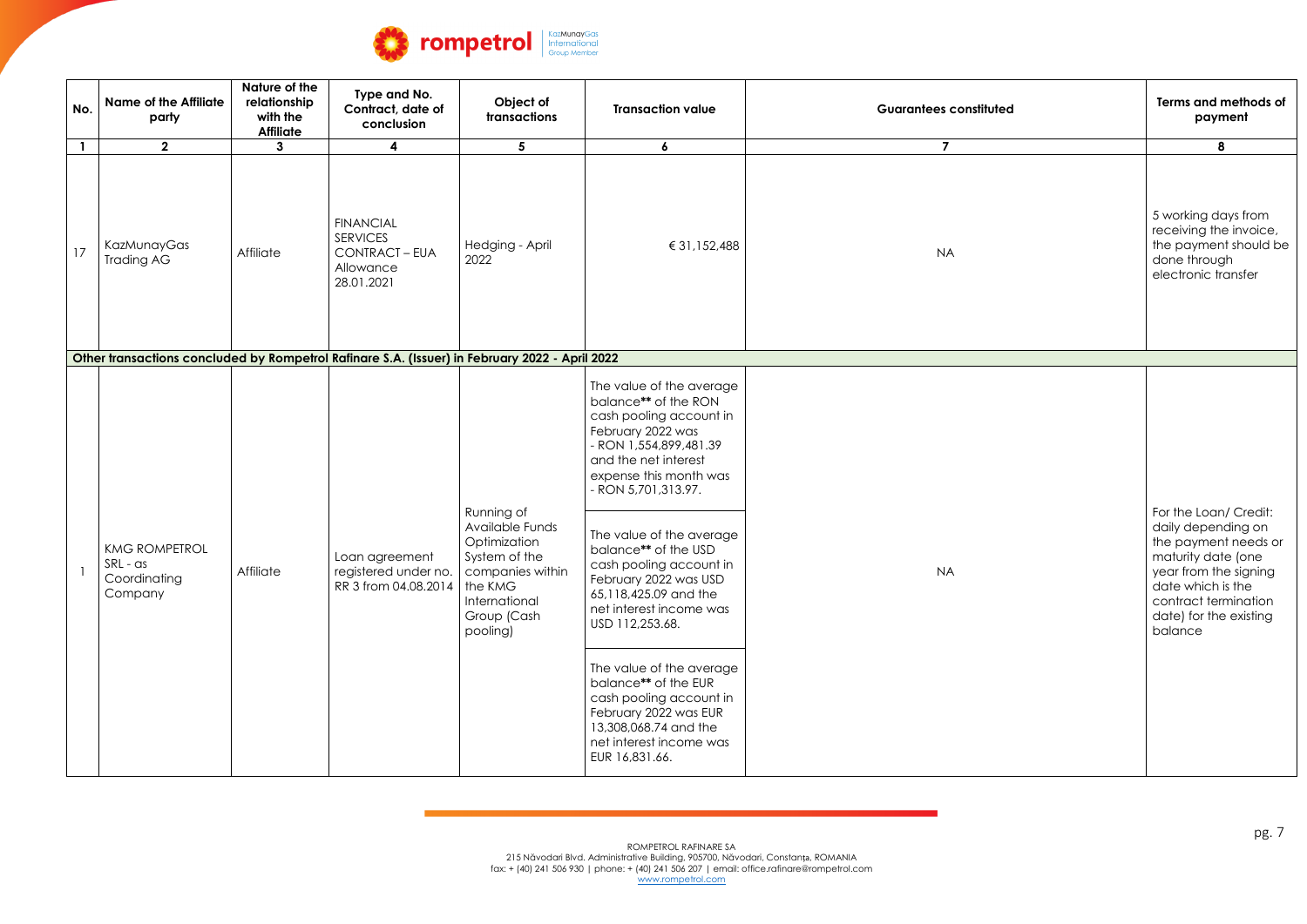

| No.            | <b>Name of the Affiliate</b><br>party                       | Nature of the<br>relationship<br>with the<br><b>Affiliate</b> | Type and No.<br>Contract, date of<br>conclusion                | Object of<br>transactions                                                                                                                 | <b>Transaction value</b>                                                                                                                                                                                                                                                                                                                                                                                                                                                                                                                                | <b>Guarantees constituted</b> | Terms and methods of<br>payment                                                                                                                                                                      |
|----------------|-------------------------------------------------------------|---------------------------------------------------------------|----------------------------------------------------------------|-------------------------------------------------------------------------------------------------------------------------------------------|---------------------------------------------------------------------------------------------------------------------------------------------------------------------------------------------------------------------------------------------------------------------------------------------------------------------------------------------------------------------------------------------------------------------------------------------------------------------------------------------------------------------------------------------------------|-------------------------------|------------------------------------------------------------------------------------------------------------------------------------------------------------------------------------------------------|
| $\mathbf{1}$   | $\mathbf{2}$                                                | 3                                                             | $\overline{\mathbf{4}}$                                        | 5                                                                                                                                         | 6                                                                                                                                                                                                                                                                                                                                                                                                                                                                                                                                                       | $\overline{7}$                | 8                                                                                                                                                                                                    |
|                | <b>KMG ROMPETROL</b><br>SRL - as<br>Coordinating<br>Company | Affiliate                                                     | Loan agreement<br>registered under no.<br>RR 3 from 04.08.2014 | Running of<br>Available Funds<br>Optimization<br>System of the<br>companies within<br>the KMG<br>International<br>Group (Cash<br>pooling) | The value of the average<br>balance** of the RON<br>cash pooling account in<br>March 2022 was<br>- RON 1,828,961,995.39<br>and the net interest<br>expense this month was<br>- RON 9,052,615.24.<br>The value of the average<br>balance** of the USD<br>cash pooling account in<br>March 2022 was USD<br>51,194,317.81 and the<br>net interest income was<br>USD 117,730.78.<br>The value of the average<br>balance** of the EUR<br>cash pooling account in<br>March 2022 was EUR<br>17,112,991.16 and the<br>net interest income was<br>EUR 28,363.60. | <b>NA</b>                     | For the Loan/ Credit:<br>daily depending on<br>the payment needs or<br>maturity date (one<br>year from the signing<br>date which is the<br>contract termination<br>date) for the existing<br>balance |
| $\mathfrak{Z}$ | <b>KMG ROMPETROL</b><br>SRL - as<br>Coordinating<br>Company | Affiliate                                                     | Loan agreement<br>registered under no.<br>RR 3 from 04.08.2014 | Running of<br>Available Funds<br>Optimization<br>System of the<br>companies within<br>the KMG<br>International<br>Group (Cash<br>pooling) | The value of the average<br>balance** of the RON<br>cash pooling account in<br>April 2022 was - RON<br>1,942,122,578.65 and the<br>net interest expense this<br>month was<br>- RON 10,116,462.64.<br>The value of the average<br>balance** of the USD<br>cash pooling account in<br>April 2022 was USD<br>26,008,312.67 and the<br>net interest income was<br>USD 56,838.60.                                                                                                                                                                            | <b>NA</b>                     | For the Loan/ Credit:<br>daily depending on<br>the payment needs or<br>maturity date (one<br>year from the signing<br>date which is the<br>contract termination<br>date) for the existing<br>balance |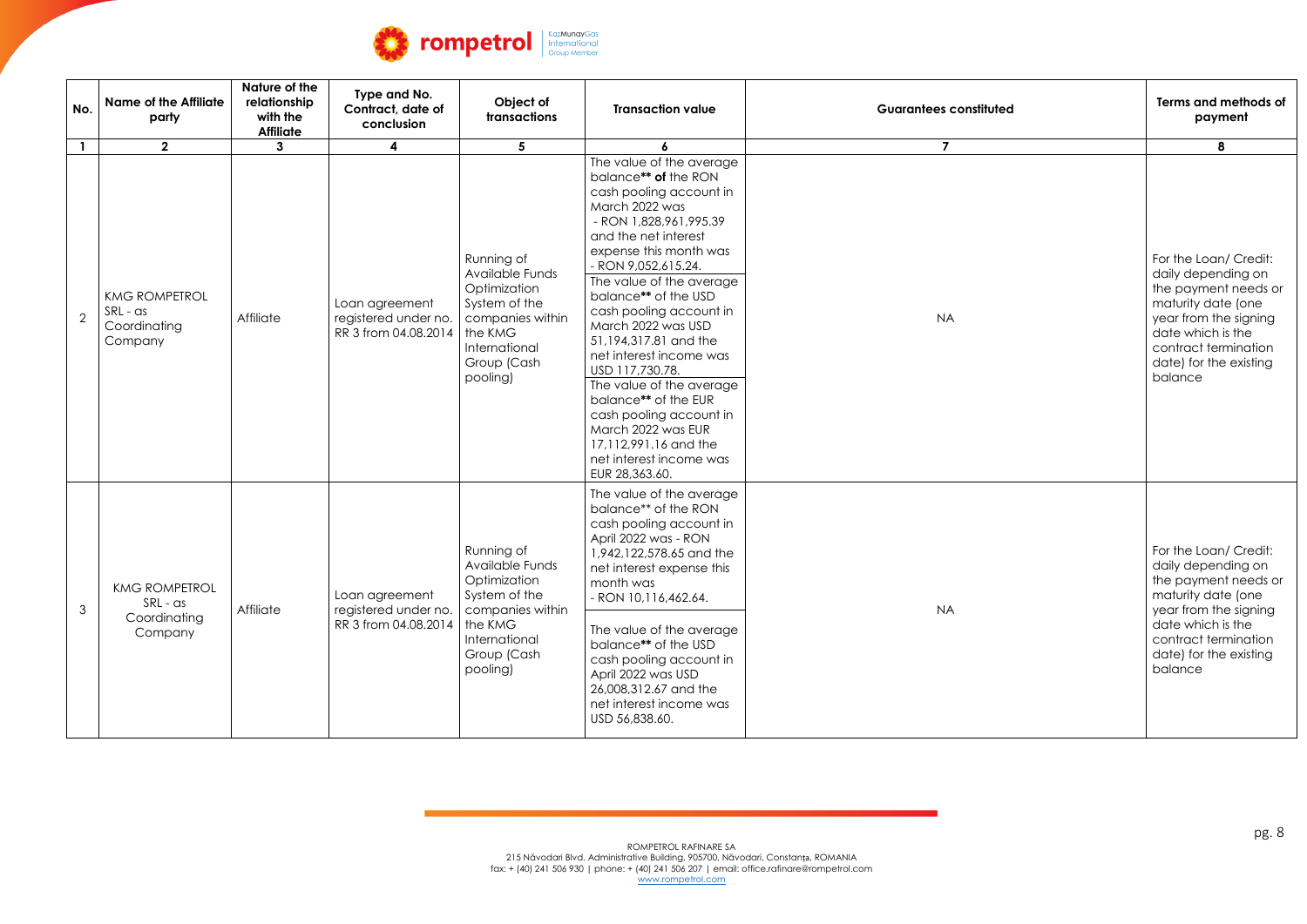**(\*)** Contracts/addendums with an estimated value (the final value is not known at the reporting time or the contract/add is applied for the subsequent period) (\*\*) The average balance was calculated based on daily balances, which in some days had the nature of claim, and in others - the nature of debt



| No. | <b>Name of the Affiliate</b><br>party | Nature of the<br>relationship<br>with the<br><b>Affiliate</b> | Type and No.<br><b>Contract, date of</b><br>conclusion | Object of<br>transactions | <b>Transaction value</b>                                                                                                                                                | <b>Guarantees constituted</b> | Terms and methods of<br>payment |
|-----|---------------------------------------|---------------------------------------------------------------|--------------------------------------------------------|---------------------------|-------------------------------------------------------------------------------------------------------------------------------------------------------------------------|-------------------------------|---------------------------------|
|     |                                       |                                                               |                                                        |                           |                                                                                                                                                                         |                               |                                 |
|     |                                       |                                                               |                                                        |                           | The value of the average<br>balance** of the EUR<br>cash pooling account in<br>April 2022 was EUR<br>17,925,023.48 and the<br>net interest income was<br>EUR 28,874.38. |                               |                                 |



| Company                 | Nature of    | <b>Related party</b>   | Nature of    |             |                    | <b>Balances as of 31.12.2021</b> |  |  |
|-------------------------|--------------|------------------------|--------------|-------------|--------------------|----------------------------------|--|--|
| <b>Name</b>             | relationship | <b>Name</b>            | relationship | Currency    | <b>Receivables</b> | <b>Liabilities</b>               |  |  |
| Rompetrol Rafinare S.A. | Emitent      | KazMunayGas Trading AG | Affiliate    | <b>USD</b>  | 73,030,318         | 868, 169, 803                    |  |  |
|                         |              |                        |              | <b>EURO</b> | 21,014,000         | 12,010,486                       |  |  |
| Rompetrol Rafinare S.A. | Emitent      | ROMPETROL ENERGY S.A.  | Affiliate    | <b>RON</b>  | 34,750,631         | 47,391,779                       |  |  |
| Rompetrol Rafinare S.A. | Emitent      | <b>ROMINSERV SRL</b>   | Affiliate    | <b>RON</b>  | 4,491,040          | 65,123,193                       |  |  |
| Rompetrol Rafinare S.A. | Emitent      | KMG ROMPETROL S.R.L.   | Affiliate    | <b>RON</b>  | 3,147,027          | 1,497,590,457                    |  |  |
|                         |              |                        |              | <b>USD</b>  | 47,566708          |                                  |  |  |
|                         |              |                        |              | <b>EURO</b> | 16,092,520         |                                  |  |  |

## *Abbreviations:*

NA - not applicable MOP-Monthly Operational Plan B/L - Bill of Lading

**General Manager Felix CRUDU-TESLOVEANU**

**Financial Manager Ramona-Georgiana GĂLĂŢEANU**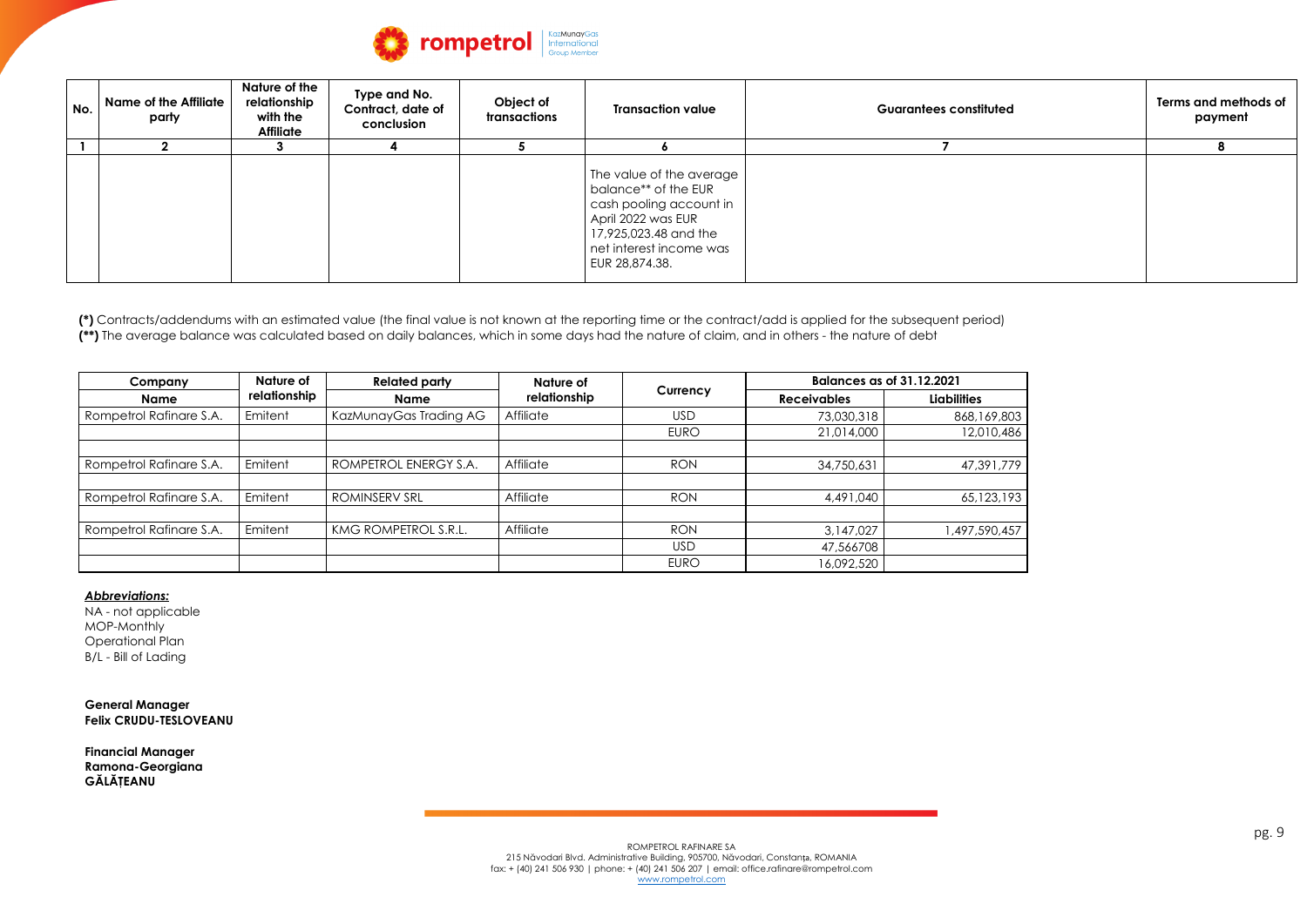pg. 10



Annex 2 - transactions with affiliated parties according to art. 108 para. (12) of Law 24/2017, republished, concluded between Rompetrol Downstream SRL (DWS) - the subsidiary of Rompetrol Rafinare S.A. *(RRC) and KMG Rompetrol S.R.L. (KMGR) - affiliated with the RRC*



| No. | Type and No.<br>Contract, date of<br>conclusion<br>$\mathfrak{p}$ | <b>Object of transactions</b><br>$\mathbf{3}$                                                                         | <b>Transaction value</b><br>4                                                                                                                                                    | <b>Guarantees constituted</b><br>5 | Terms and meth                                                                                                       |  |
|-----|-------------------------------------------------------------------|-----------------------------------------------------------------------------------------------------------------------|----------------------------------------------------------------------------------------------------------------------------------------------------------------------------------|------------------------------------|----------------------------------------------------------------------------------------------------------------------|--|
|     |                                                                   | DWS - as Participant Company (Member of the cash pooling System)                                                      |                                                                                                                                                                                  |                                    |                                                                                                                      |  |
|     | <b>KMGR - as Coordinating Company</b>                             |                                                                                                                       |                                                                                                                                                                                  |                                    |                                                                                                                      |  |
|     | Loan agreement<br>from 25.08.2014                                 | <b>Running of Available Funds</b>                                                                                     | The value of the average balance*<br>of the RON cash pooling account in<br>February 2022 was RON<br>1,053,498,875 and the net interest<br>income this month was<br>RON 3,356,712 |                                    |                                                                                                                      |  |
|     |                                                                   | Optimization System of the<br>companies within the<br>Rompetrol Group (Cash<br>pooling)                               | The value of the average balance*<br>of the USD cash pooling account in<br>February 2022 was - USD 47,556,563<br>and the net interest expense was<br><b>USD 75,675</b>           | <b>NA</b>                          | For the Loan/ Credit: daily dependi<br>maturity date (one year from the sig<br>termination date) for the existing bo |  |
|     |                                                                   |                                                                                                                       | The value of the average balance*<br>of the EUR cash pooling account in<br>February 2022 was - EUR 42,130 and<br>the net interest expense was - EUR<br>63.4                      |                                    |                                                                                                                      |  |
|     |                                                                   |                                                                                                                       | The value of the average balance*<br>of the RON cash pooling account in<br>March 2022 was RON 1,234,318,037<br>and the net interest income this<br>month was RON 5,602,530       |                                    |                                                                                                                      |  |
| 2   | Loan agreement<br>from 25.08.2014                                 | Running of Available Funds<br>Optimization System of the<br>companies within the<br>Rompetrol Group (Cash<br>pooling) | The value of the average balance*<br>of the USD cash pooling account in<br>March 2022 was - USD 89,902,577<br>and the net interest expense was<br>USD 118,451                    | <b>NA</b>                          | For the Loan/ Credit: daily dependi<br>maturity date (one year from the sig<br>termination date) for the existing be |  |
|     |                                                                   |                                                                                                                       | The value of the average balance*<br>of the EUR cash pooling account in<br>March 2022 was - EUR 42,130 and the<br>net interest expense was - EUR 70.34                           |                                    |                                                                                                                      |  |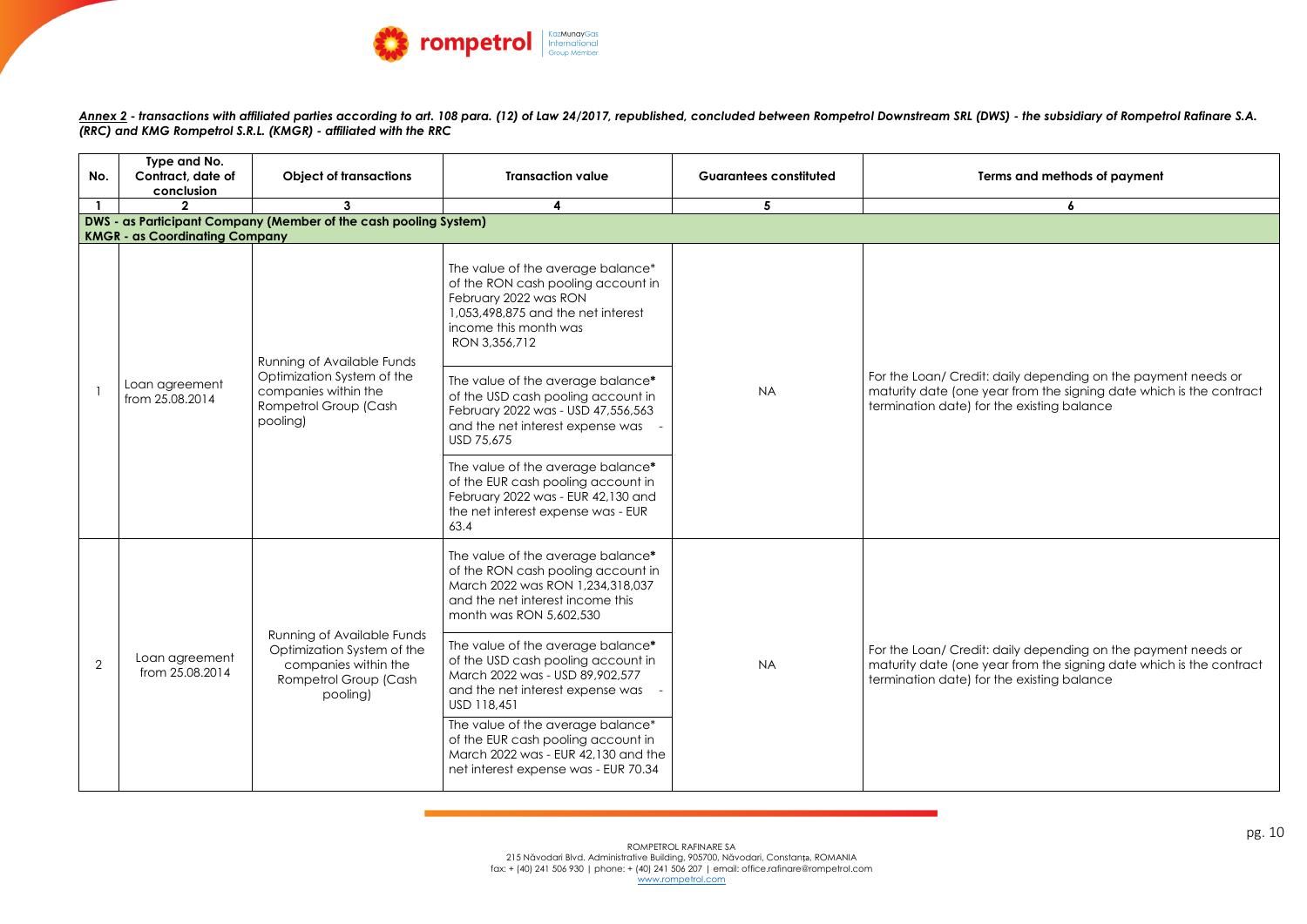### t: daily depending on the payment needs or year from the signing date which is the contract or the existing balance



| 3 | Loan agreement<br>from 25.08.2014 | <b>Running of Available Funds</b><br>Optimization System of the<br>companies within the<br>Rompetrol Group (Cash<br>pooling) | The value of the average balance*<br>of the RON cash pooling account in<br>April 2022 was RON 1,368,422,660<br>and the net interest income this<br>month was RON 6,788,803<br>The value of the average balance*<br>of the USD cash pooling account in<br>April 2022 was - USD 93,131,095 and<br>the net interest expense was - USD<br>128,628<br>The value of the average balance*<br>of the EUR cash pooling account in<br>April 2022 was - EUR 4,130 and the<br>net interest expense was - EUR 68.01 | <b>NA</b> | For the Loan/ Credit<br>maturity date (one)<br>termination date) fo |
|---|-----------------------------------|------------------------------------------------------------------------------------------------------------------------------|--------------------------------------------------------------------------------------------------------------------------------------------------------------------------------------------------------------------------------------------------------------------------------------------------------------------------------------------------------------------------------------------------------------------------------------------------------------------------------------------------------|-----------|---------------------------------------------------------------------|
|---|-----------------------------------|------------------------------------------------------------------------------------------------------------------------------|--------------------------------------------------------------------------------------------------------------------------------------------------------------------------------------------------------------------------------------------------------------------------------------------------------------------------------------------------------------------------------------------------------------------------------------------------------------------------------------------------------|-----------|---------------------------------------------------------------------|

**(\*)** The average balance was calculated based on daily balances, which in some days had the nature of claim, and in others - the nature of debt

| Company                     | Nature of<br>relationship with the<br><b>Issuer</b> |                                | <b>Related party</b>            | <b>Nature of</b> | <b>Tranzaction</b> |                    | <b>Balances as of 31.12.2021</b> |  |  |
|-----------------------------|-----------------------------------------------------|--------------------------------|---------------------------------|------------------|--------------------|--------------------|----------------------------------|--|--|
| <b>Denumire</b>             |                                                     | <b>Denumire</b>                | relationship with<br>the Issuer | <b>Name</b>      | <b>Currency</b>    | <b>Receivables</b> | <b>Liabilities</b>               |  |  |
| Rompetrol Downstream S.R.L. | Subsidiary of RRC<br>(Issuer)                       | <b>KMG ROMPETROL</b><br>S.R.L. | Affiliate                       | Cash pooling     | <b>RON</b>         | 927,533,283        | ,432,841                         |  |  |
|                             |                                                     |                                |                                 | Cash pooling     | <b>USD</b>         | 22,910,702         | 53,835,072                       |  |  |
|                             |                                                     |                                |                                 | Cash pooling     | <b>EURO</b>        |                    | 42,300                           |  |  |

*Abbreviations:*

NA - not applicable

**General Manager of Rompetrol Rafinare S.A. Financial Manager of Rompetrol Rafinare S.A. Felix CRUDU-TESLOVEANU Ramona-Georgiana GĂLĂŢEANU**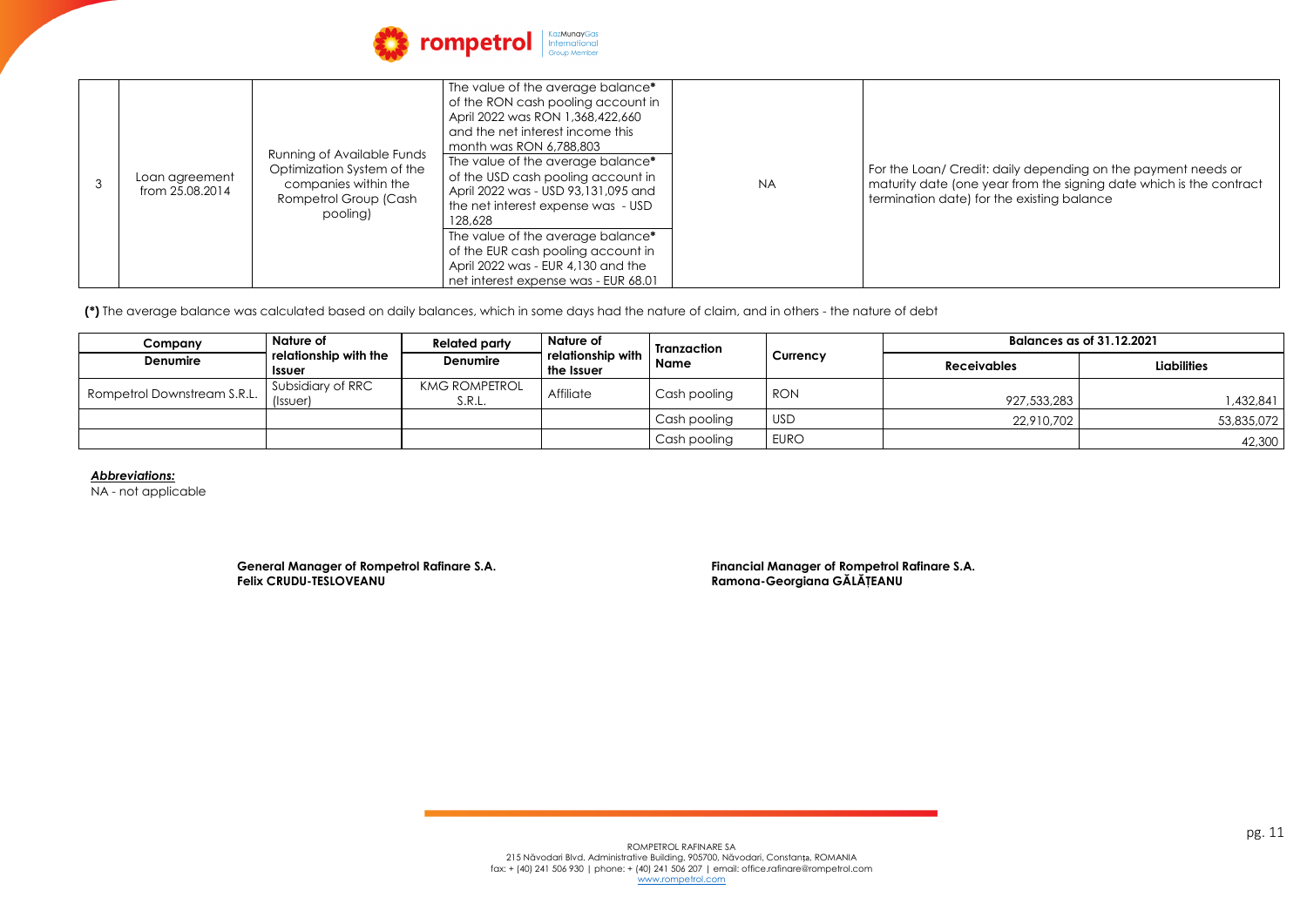

Annex 3 - transactions with affiliated parties according to art. 108 para. (12) of Law 24/2017, republished, concluded between Rompetrol Gas SRL (RGS) - the subsidiary of Rompetrol Rafinare S.A. (RRC) and *KMG ROMPETROL S.R.L. (KMGR) - affiliated with the RRC*

| No.            | Type and No.<br>Contract, date of<br>conclusion | <b>Object of transactions</b>                                                                                                | <b>Transaction value</b>                                                                                                                                                                                                                                                                                                                                         | <b>Guarantees constituted</b> | Terms and methods of payment                                                                                                                           |
|----------------|-------------------------------------------------|------------------------------------------------------------------------------------------------------------------------------|------------------------------------------------------------------------------------------------------------------------------------------------------------------------------------------------------------------------------------------------------------------------------------------------------------------------------------------------------------------|-------------------------------|--------------------------------------------------------------------------------------------------------------------------------------------------------|
|                |                                                 | $\mathbf{3}$                                                                                                                 | $\overline{\mathbf{4}}$                                                                                                                                                                                                                                                                                                                                          | 5                             | $\boldsymbol{6}$                                                                                                                                       |
|                |                                                 | RGS: as Participant Company (Member of the cash pooling System)                                                              |                                                                                                                                                                                                                                                                                                                                                                  |                               |                                                                                                                                                        |
|                | <b>KMGR - as Coordinating Company</b>           |                                                                                                                              |                                                                                                                                                                                                                                                                                                                                                                  |                               |                                                                                                                                                        |
|                | Loan agreement<br>from 25.08.2014               | <b>Running of Available Funds</b><br>Optimization System of the<br>companies within the<br>Rompetrol Group (Cash<br>pooling) | The value of the average balance*<br>of the RON cash pooling account in<br>February 2022 was RON<br>359,008,728.85 and the net interest<br>income this month was<br>RON 1,266,158,89<br>The value of the average balance*<br>of the USD cash pooling account in<br>February 2022 was - USD<br>55,375,725.67 and the net interest<br>expense was - USD 110,931.03 | <b>NA</b>                     | For the Loan/ Credit: daily depending on the payr<br>maturity date (one year from the signing date which<br>termination date) for the existing balance |
| 2              | Loan agreement<br>from 25.08.2014               | <b>Running of Available Funds</b><br>Optimization System of the<br>companies within the<br>Rompetrol Group (Cash<br>pooling) | The value of the average balance*<br>of the RON cash pooling account in<br>March 2022 was RON 368,278,509.94<br>and the net interest income this<br>month was<br>RON 1,816,382.35<br>The value of the average balance*<br>of the USD cash pooling account in<br>March 2022 was - USD 56,173,444.53<br>and the net interest expense was -<br>USD 130,561.43       | <b>NA</b>                     | For the Loan/ Credit: daily depending on the payr<br>maturity date (one year from the signing date which<br>termination date) for the existing balance |
| $\mathfrak{S}$ | Loan agreement<br>from 25.08.2014               | Running of Available Funds<br>Optimization System of the<br>companies within the<br>Rompetrol Group (Cash<br>pooling)        | The value of the average balance*<br>of the RON cash pooling account in<br>April 2022 was RON 382,492,021.89<br>and the net interest income this<br>month was RON 1,764,334.05<br>The value of the average balance**<br>of the USD cash pooling account in<br>April 2022 was - USD 60,492,160.27<br>and the net interest expense was -<br>USD 141,670.37         | <b>NA</b>                     | For the Loan/ Credit: daily depending on the payr<br>maturity date (one year from the signing date which<br>termination date) for the existing balance |

| Terms and methods of payment                                                                                                                                                       |  |  |  |  |  |  |
|------------------------------------------------------------------------------------------------------------------------------------------------------------------------------------|--|--|--|--|--|--|
| 6                                                                                                                                                                                  |  |  |  |  |  |  |
|                                                                                                                                                                                    |  |  |  |  |  |  |
| For the Loan/ Credit: daily depending on the payment needs or<br>maturity date (one year from the signing date which is the contract<br>termination date) for the existing balance |  |  |  |  |  |  |
| For the Loan/ Credit: daily depending on the payment needs or<br>maturity date (one year from the signing date which is the contract<br>termination date) for the existing balance |  |  |  |  |  |  |
| For the Loan/ Credit: daily depending on the payment needs or<br>maturity date (one year from the signing date which is the contract<br>termination date) for the existing balance |  |  |  |  |  |  |

**(\*)** The average balance was calculated based on daily balances, which in some days had the nature of claim, and in others - the nature of debt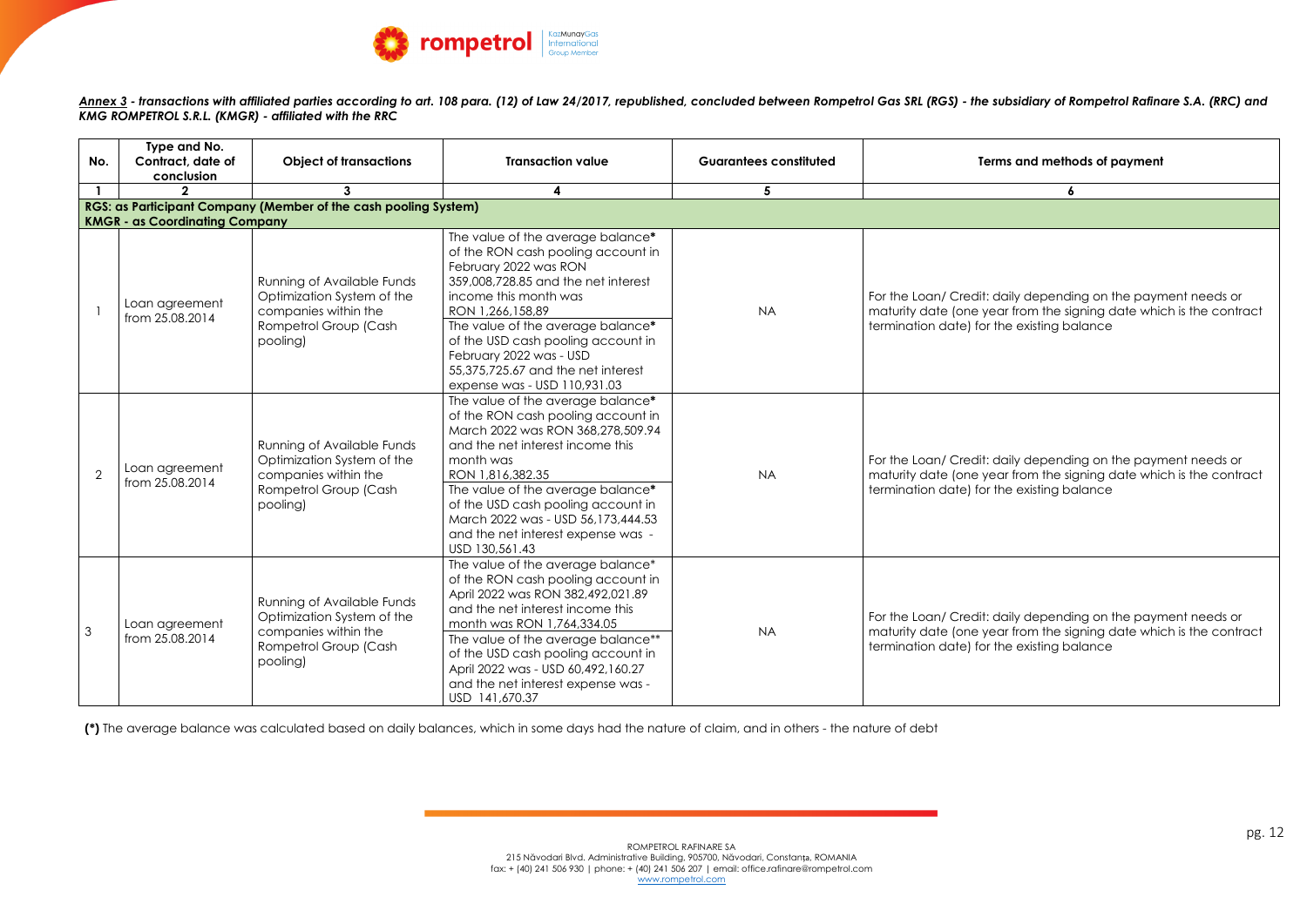

| Company              | <b>Nature of</b><br>relationship with<br>the Issuer | <b>Related party</b> | <b>Nature of</b><br>relationship<br>with the<br><b>Issuer</b> | <b>Tranzaction Name</b> | Currency   | <b>Balances as of 31.12.2021</b> |                    |
|----------------------|-----------------------------------------------------|----------------------|---------------------------------------------------------------|-------------------------|------------|----------------------------------|--------------------|
| <b>Name</b>          |                                                     | <b>Name</b>          |                                                               |                         |            | <b>Receivables</b>               | <b>Liabilities</b> |
| Rompetrol Gas S.R.L. | Subsidiary of<br>RRC (Issuer)                       | KMG ROMPETROL S.R.L. | Affiliate                                                     | Cash pooling            | <b>RON</b> | 347,805,234.35                   |                    |
|                      |                                                     |                      |                                                               | Cash pooling-interest   | <b>RON</b> | 1,157,927.66                     |                    |
|                      |                                                     |                      |                                                               | Cash pooling            | <b>USD</b> |                                  | 50,956,646.71      |
|                      |                                                     |                      |                                                               | Cash pooling-interest   | <b>USD</b> |                                  | 108,157.86         |

### *Abbreviations:*

NA - not applicable

 **General Manager of Rompetrol Rafinare S.A. Financial Manager of Rompetrol Rafinare S.A. Felix CRUDU-TESLOVEANU Ramona-Georgiana GĂLĂŢEANU**